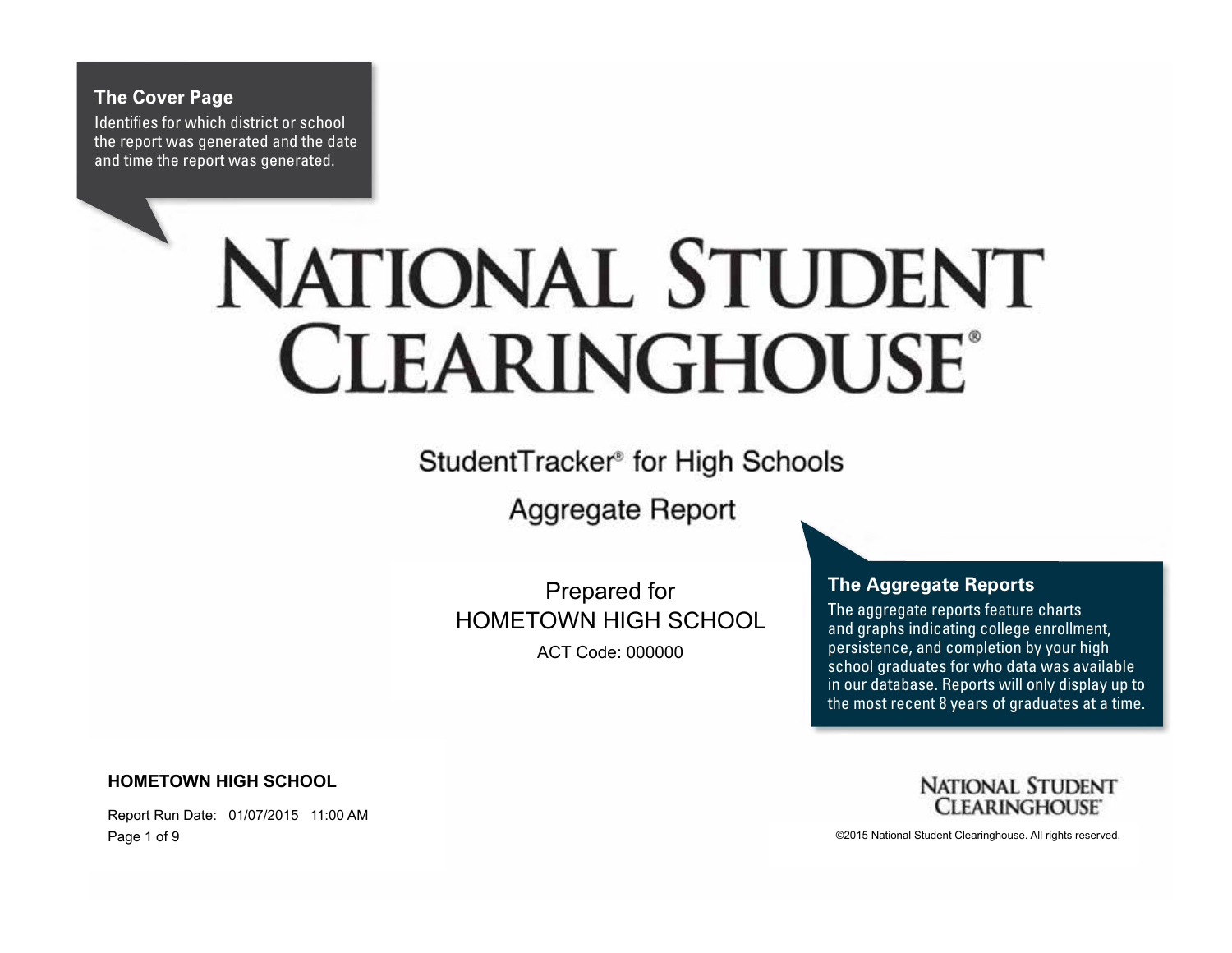

 $AVG = 69%$ 

**HOMETOWI** Average across all graduation years, also Report Run Dat **indicated by the red line in the graph**

# **Enrollment in Postsecondary Education Reports**

Page 2 of 9 ©2013 National Student Clearing Student Clearing Student Clearing the Student Clearing the Student Clearing the Student Clearing the First Two Years after High School. Reports indicating the percentage of students enrolled are available by the Fall Immediately after High School, During the First Year after

> These reports are available for all enrollment and can be broken out by Institutional characteristics such as Type (public/private), Level (2yr/4yr), and Location (in-state/out-of-state). You will also receive an excel spreadsheet containing the raw numbers only.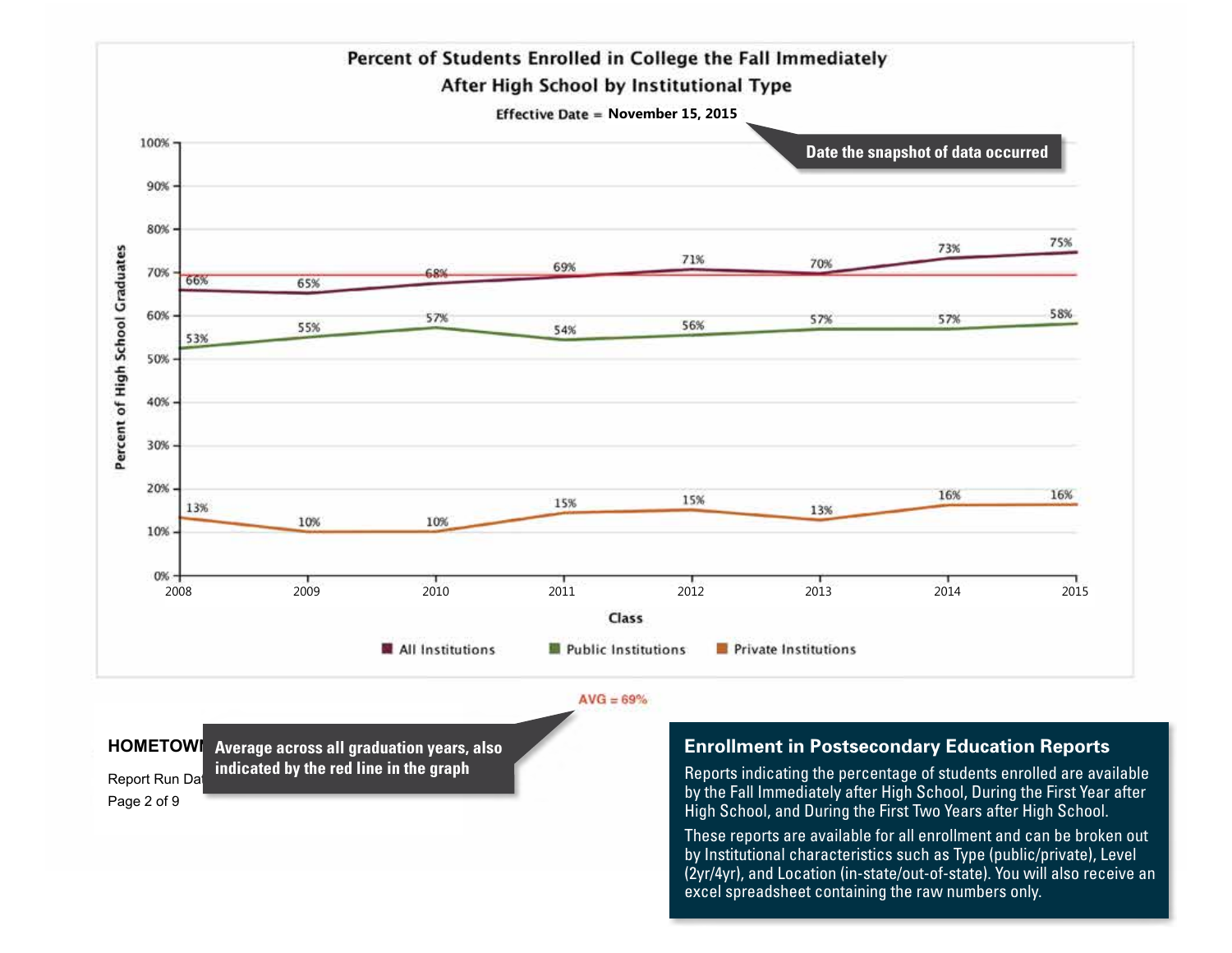

 $AVG = 90\%$ 

#### **HOMETOWN HIGH SCHOOL**

Report Run Date: 01/07/2015 11:00 AM Page 3 of 9

# **Persistence in Postsecondary Education Report**

This report indicates the percentage of students who remained enrolled at any postsecondary institution from the first year to the second year.

Outcomes only shown for classes who have completed the first two years after high school graduation.

These reports can be broken out by Institutional characteristics such as Type (public/private), Level (2yr/4yr), and Location (in-state/out-of-state).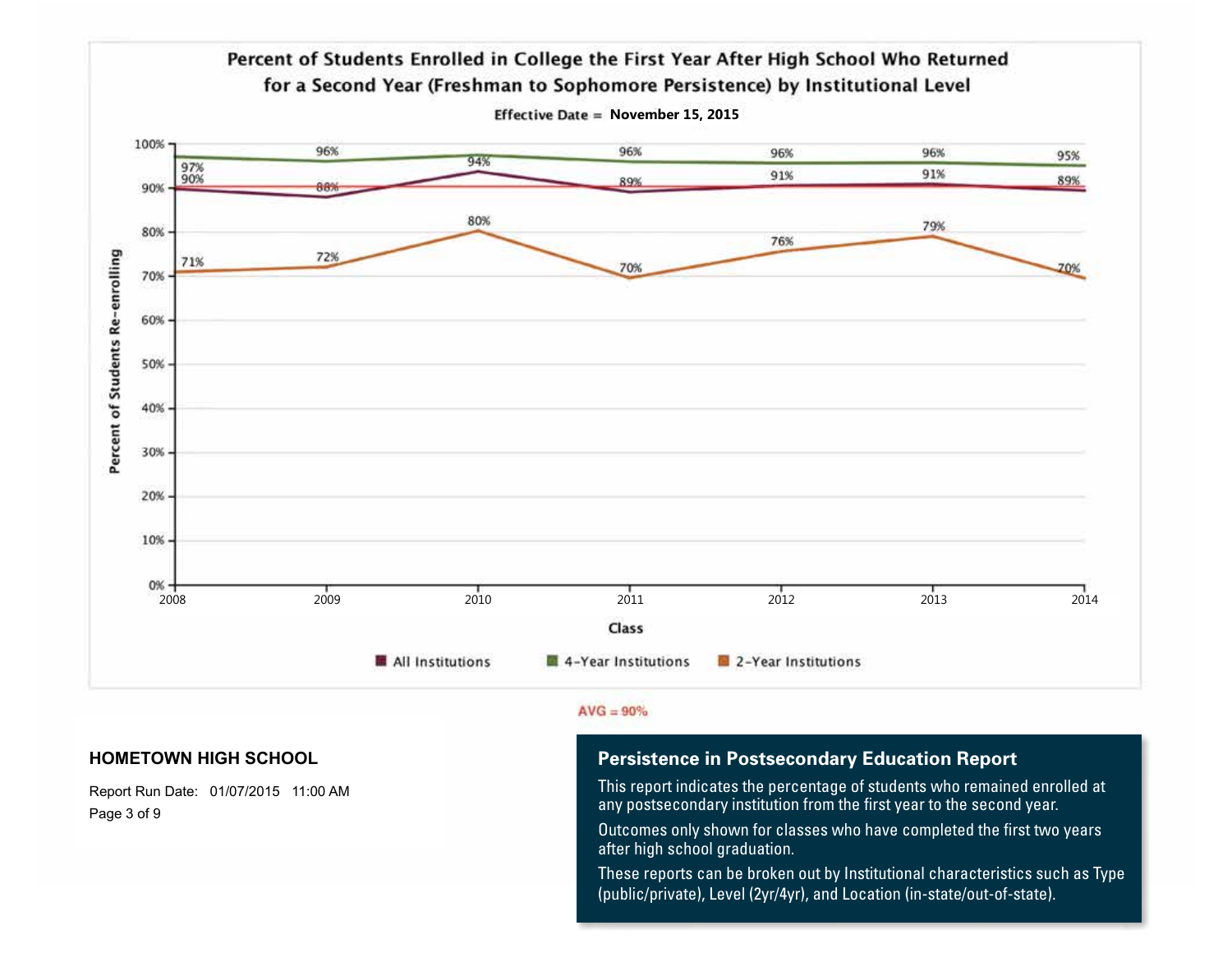

 $AVG = 48%$ 

#### **HOMETOWN HIGH SCHOOL**

Report Run Date: 01/07/2015 11:00 AM Page 4 of 9

# **Completion of Postsecondary Education Report**

This report shows six-year degree completion at two- and four-year institutions. Outcomes are only shown for classes who have completed the six years after high school graduation.

These reports can be broken out by Institutional characteristics such as Type (public/private), Level (2yr/4yr), and Location (in-state/out-of-state).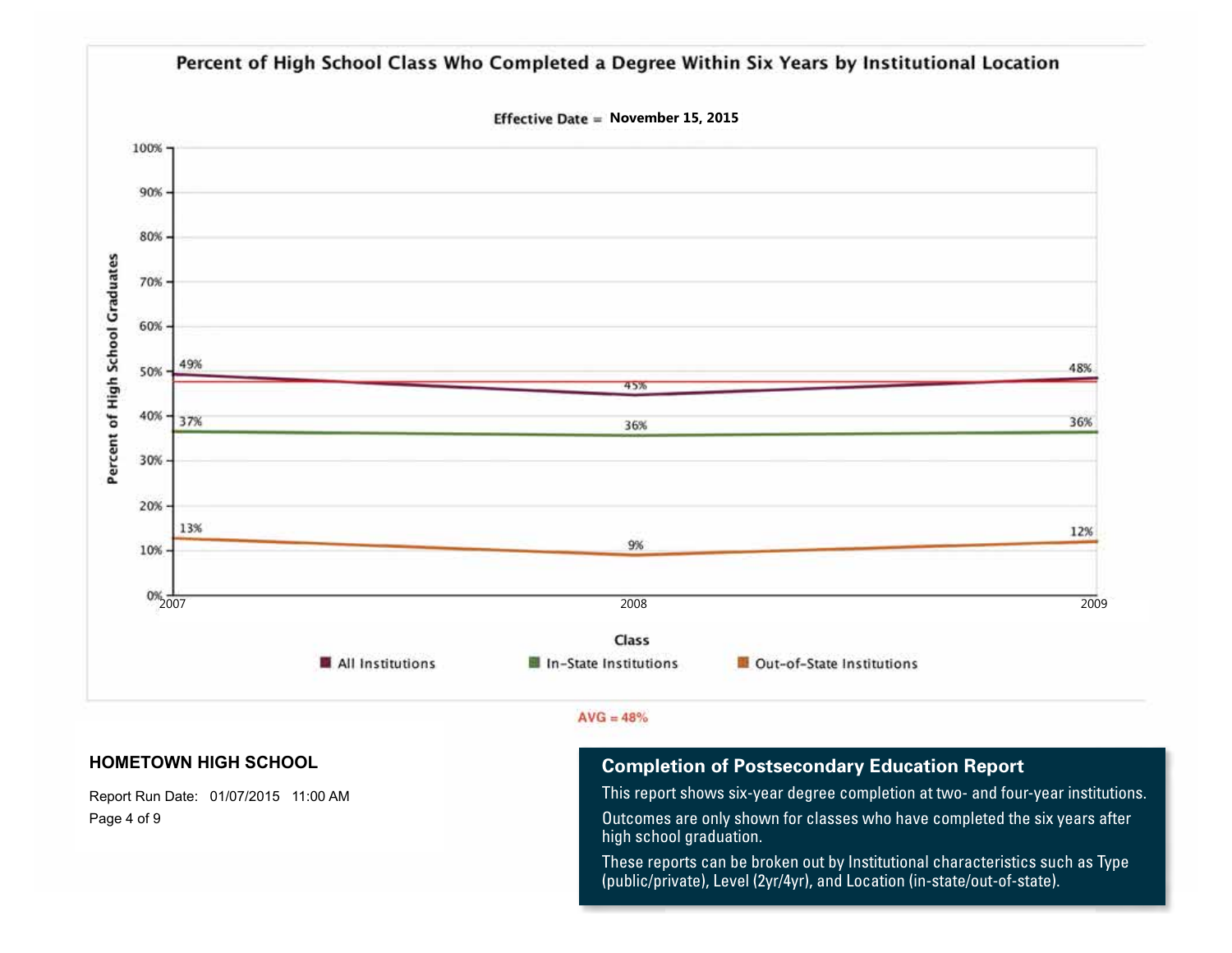

### Time to College Graduation Within Six Years (Associate's, Bachelor's and Higher)

#### **HOMETOWN HIGH SCHOOL**

Report Run Date: 01/07/2015 11:00 AM

# **Time to College Graduation Report**

This report shows the time to first degree by the number of academic years from high school graduation.

Page 5 of 9  $\blacksquare$ years after high school graduation.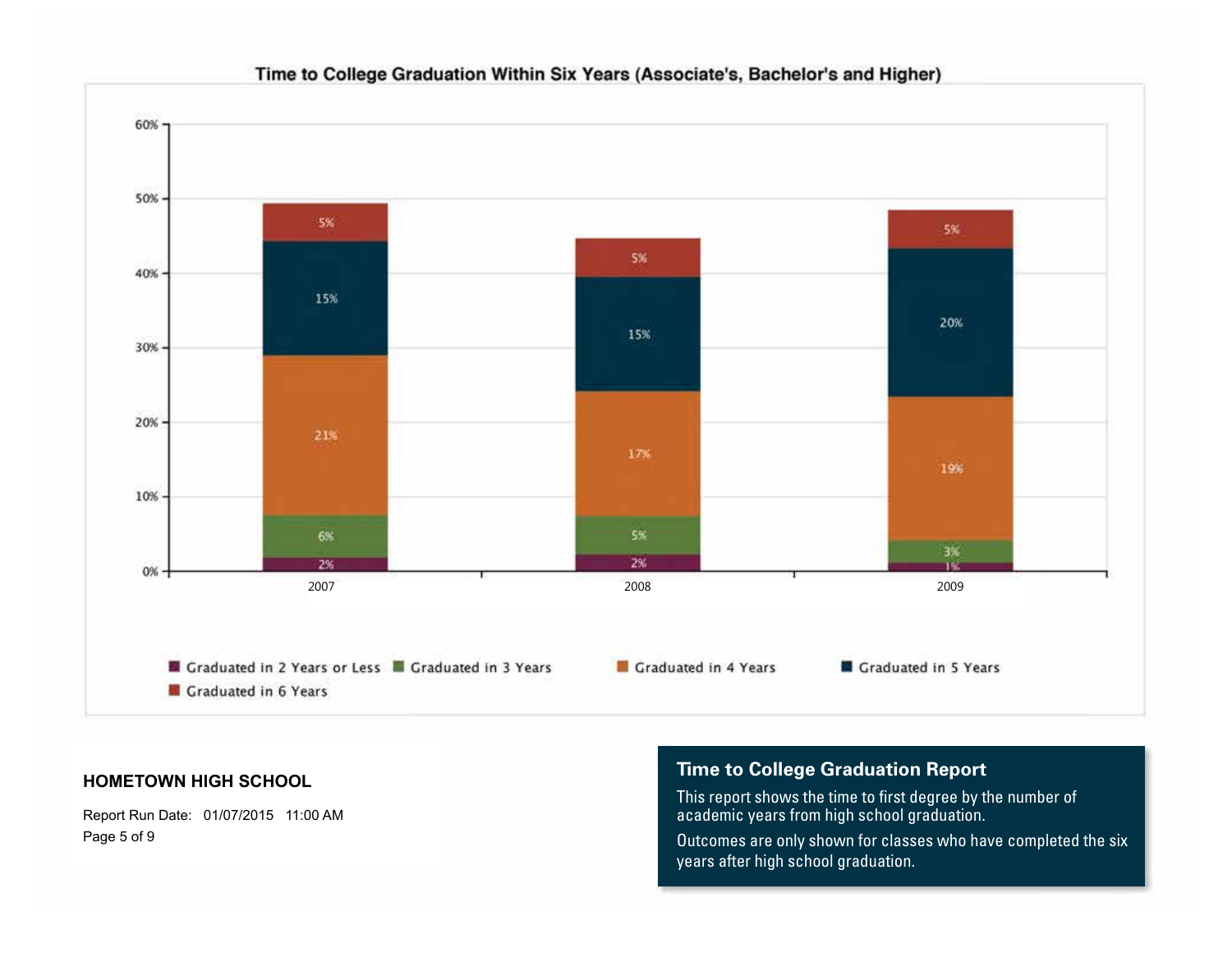

# **Class of 2007 Postsecondary Enrollment and Progress**

## **HOMETOWN HIGH SCHOOL**

Report Run Date: 01/07/2015 11:00 AM

# **Postsecondary Enrollment and Progress Reports**

This report shows progress of a single class of students through postsecondary enrollment by academic year.

Page 6 of 9 **East of Student Clearing Clearing Clearing Clearing Clearing Clearing Clearing Reserved.**<br>Page 6 of 9 **Clearing Clearing Clearing Clearing Clearing Clearing Clearing Clearing Clearing Clearing Clearing C** your graduates or request file.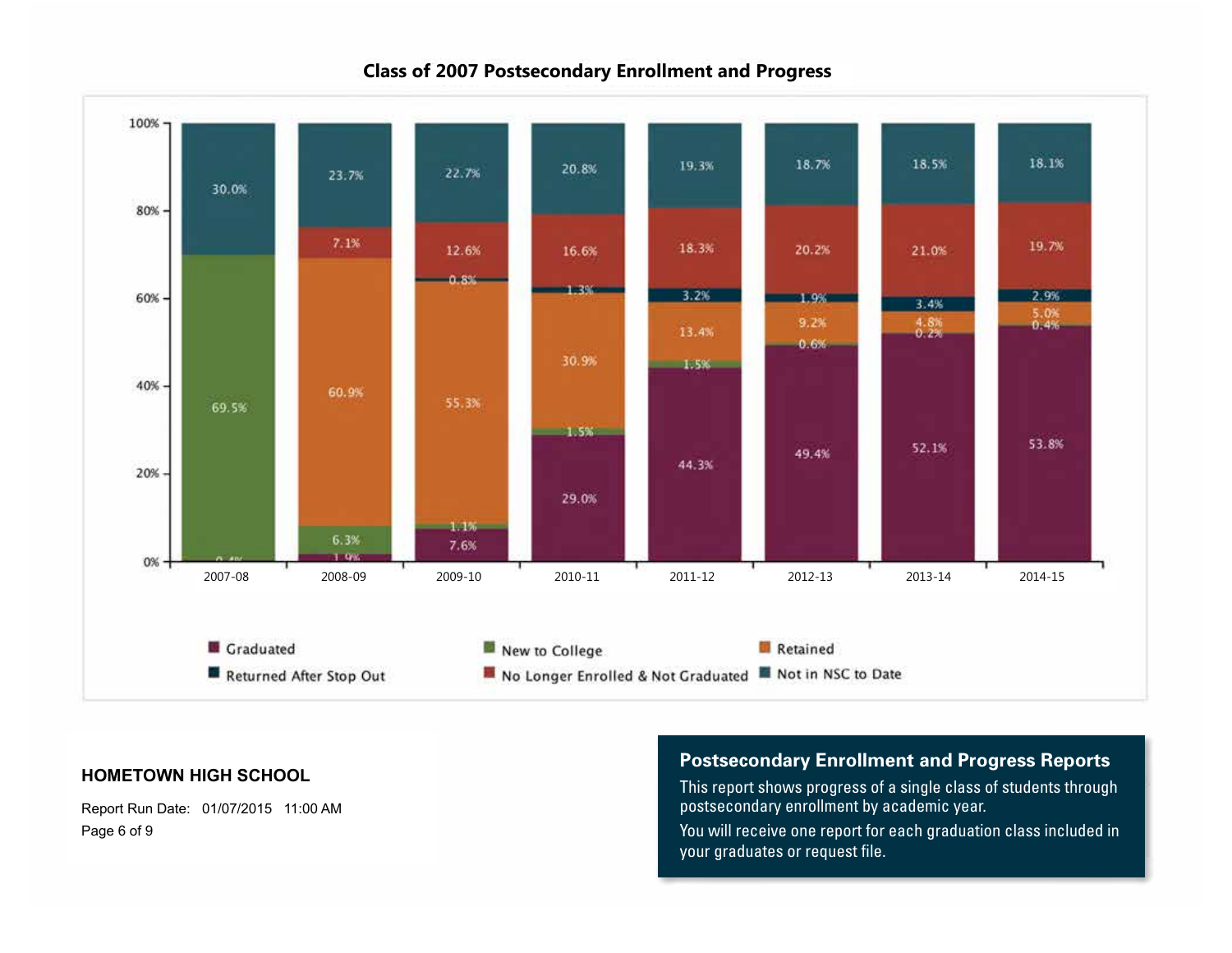# Most Common Institutions of Enrollment in the Fall Immediately following High School Graduation for All Classes by Number of Students

| Name                                          | Rank           | <b>State</b> | Level      | <b>Type</b> | <b>Total</b> |
|-----------------------------------------------|----------------|--------------|------------|-------------|--------------|
| UNIVERSITY OF WISCONSIN COLLEGES - FOX VALLEY | $\rightarrow$  | WI           | $2$ -year  | Public      | 268          |
| FOX VALLEY TECHNICAL COLLEGE                  | $\overline{c}$ | WI           | 2-year     | Public      | 256          |
| UNIVERSITY OF WISCONSIN - MADISON             | з              | WI           | 4-year     | Public      | 244          |
| UNIVERSITY OF WISCONSIN - MILWAUKEE           | 4              | WI           | 4-year     | Public      | 200          |
| UNIVERSITY OF WISCONSIN - FAU CLAIRE          | 5              | WI           | 4-year     | Public      | 130          |
| UNIVERSITY OF WISCONSIN - OSHKOSH             | 6              | WI           | 4-year     | Public      | 125          |
| UNIVERSITY OF MINNESOTA-TWIN CITIES           | 7              | MN           | 4-year     | Public      | 108          |
| UNIVERSITY OF WISCONSIN - STEVENS POINT       | 8              | WI           | 4-year     | Public      | 80           |
| UNIVERSITY OF WISCONSIN - WHITEWATER          | 9              | WI           | 4-year     | Public      | 69           |
| UNIVERSITY OF WISCONSIN - LA CROSSE           | 10             | WI           | 4-year     | Public      | 58           |
| UNIVERSITY OF WISCONSIN - STOUT               | 11             | WI           | 4-year     | Public      | 58           |
| UNIVERSITY OF WISCONSIN - GREEN BAY           | 12             | WI           | 4-year     | Public      | 57           |
| <b>MARQUETTE UNIVERSITY</b>                   | 13             | WI           | $4$ -year  | Private     | 36           |
| <b>LAWRENCE UNIVERSITY</b>                    | 14             | WI           | 4-year     | Private     | 35           |
| ST NORBERT COLLEGE                            | 15             | WI           | 4-year     | Private     | 27           |
| UNIVERSITY OF ST THOMAS                       | 16             | <b>MN</b>    | 4-year     | Private     | 22           |
| UNIVERSITY OF WISCONSIN - PLATTEVILLE         | 17             | WI           | 4-year     | Public      | 22           |
| <b>CARROLL UNIVERSITY</b>                     | 18             | WI           | 4-year     | Private     | 20           |
| UNIVERSITY OF WISCONSIN - PARKSIDE            | 19             | <b>WI</b>    | 4-year     | Public      | 19           |
| ST OLAF COLLEGE                               | 20             | MN           | 4-year     | Private     | 18           |
| WINONA STATE UNIVERSITY                       | 21             | MN           | 4-year     | Public      | 18           |
| NORTHERN MICHIGAN UNIVERSITY                  | 22             | MI           | 4-year     | Public      | 15           |
| <b>BRIGHAM YOUNG UNIVERSITY</b>               | 23             | UT           | $4 - year$ | Private     | 12           |
| LOYOLA UNIVERSITY CHICAGO                     | 24             | 北            | 4-year     | Private     | 12           |
| <b>MARIAN UNIVERSITY</b>                      | 25             | WI           | 4-year     | Private     | 11           |

#### **HOMETOWN HIGH SCHOOL**

Report Run Date: 01/07/2015 11:00 AM

# **Most Common Institutions Report**

Page 7 of 9 ©2013 National Student Clearing Clearing reserved. The report represents sensors attended as seen all rights reserved. The reserved of the second clearing reserved. The reserved of the second clearing version o This report shows the most common institutions your students have attended the fall immediately after high school graduation. This report represents schools attended across all graduation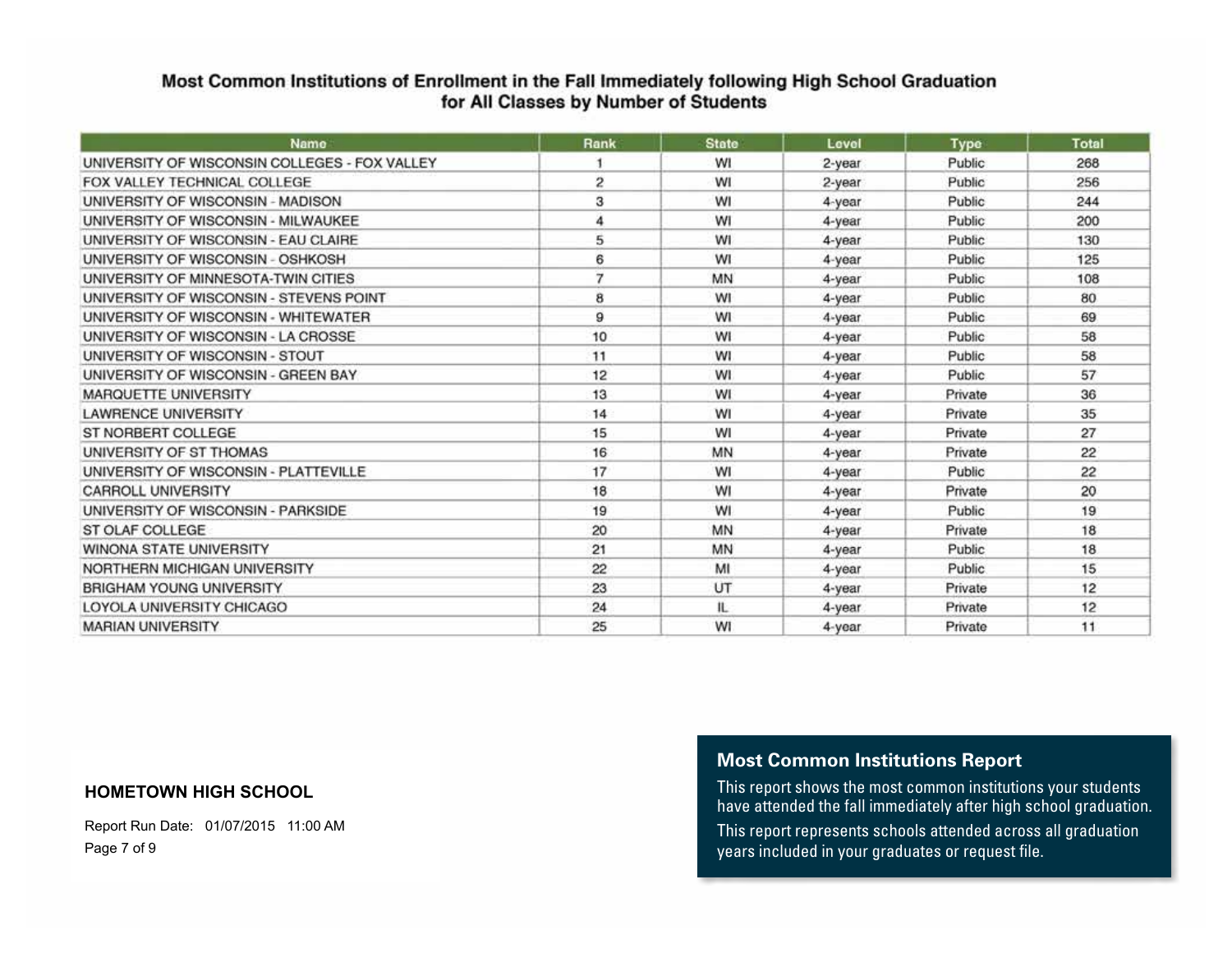| YOUR UNIQUE<br>ID | <b>FIRST</b><br>NAME | MIDDLE<br>NAME | LAST<br><b>NAME</b> | <b>SUFFIX</b> | REQUESTER<br><b>RETURN</b><br><b>FIELD</b> | RECORD<br><b>FOUND</b> | <b>HS</b><br>CODE | HS<br><b>GRAD DATE</b> | COLLEGE<br>CODE | <b>COLLEGE NAME</b>               | COLLEGE<br>STATE | 2/4<br>YEAR | PUBLIC/<br>PRIVATE | Period of Enrollment | ENROLL<br><b>STATUS</b> | GRAD<br>Y/N | GRAD<br>DATE | DEGREE<br><b>TITLE</b> | <b>MAJOR</b>   | COLLEGE<br>SEQUENCE | PROGRAM<br>CODE |
|-------------------|----------------------|----------------|---------------------|---------------|--------------------------------------------|------------------------|-------------------|------------------------|-----------------|-----------------------------------|------------------|-------------|--------------------|----------------------|-------------------------|-------------|--------------|------------------------|----------------|---------------------|-----------------|
| 9876543210        | SUSAN                | M              | SMART               |               |                                            |                        | 100001            | 20070523               |                 | 222222-00 LOCAL COMMUNITY COLLEGE | VA.              | 2-year      | Public             | 20110823<br>20111217 |                         | N           |              |                        |                |                     |                 |
| 9876543210        | SUSAN                | M              | SMART               |               |                                            |                        | 100001            | 20070523               |                 | 222222-00 LOCAL COMMUNITY COLLEGE | VA.              | 2-year      | Public             | 20120110<br>20120506 |                         |             |              |                        |                |                     |                 |
| 9876543210        | SUSAN                | M              | SMART               |               |                                            |                        | 100001            | 20070523               |                 | 222222-00 LOCAL COMMUNITY COLLEGE | VA               | 2-year      | Public             | 20120822<br>20121216 |                         |             |              |                        |                |                     |                 |
| 9876543210        | SUSAN                | M              | SMART               |               |                                            |                        | 100001            | 20070523               |                 | 222222-00 LOCAL COMMUNITY COLLEGE | VA               | 2-year      | Public             | 20130109<br>20130504 |                         |             |              |                        |                |                     |                 |
| 9876543210        | SUSAN                | M              | SMART               |               |                                            |                        | 100001            | 20070523               | 654321-00       | <b>HOMETOWN UNIVERSITY</b>        | VA               | 4-year      | Public             | 20130823<br>20131217 |                         |             |              |                        |                |                     |                 |
| 9876543210        | SUSAN                | M              | SMART               |               |                                            |                        | 100001            | 20070523               | 654321-00       | <b>HOMETOWN UNIVERSITY</b>        | VA               | 4-year      | Public             | 20140110<br>20140506 |                         |             |              |                        |                |                     |                 |
| 9876543210        | SUSAN                | м              | SMART               |               |                                            |                        | 100001            | 20070523               | 654321-00       | <b>HOMETOWN UNIVERSITY</b>        | VA               | 4-year      | Public             | 20140822<br>20141216 |                         |             |              |                        |                |                     |                 |
| 9876543210        | SUSAN                | м              | SMART               |               |                                            |                        | 100001            | 20070523               | 654321-00       | <b>HOMETOWN UNIVERSITY</b>        | VA               | 4-year      | Public             | 20150109<br>20150504 |                         | N           |              |                        |                |                     |                 |
| 9876543210 SUSAN  |                      | м              | SMART               |               |                                            |                        | 100001            | 20070523               | 654321-00       | <b>HOMETOWN UNIVERSITY</b>        | VA               | 4-year      | Public             |                      |                         |             | 20110512     | BA                     | <b>HISTORY</b> |                     |                 |
| 5675675675        | <b>NANCY</b>         |                | <b>SMITH</b>        |               |                                            |                        | 100001            | 20080520               | 333333-01       | <b>INSTITUTE OF TECH</b>          | MD               | 2-year      | Public             | 20120823<br>20121217 |                         | N           |              |                        |                |                     | GIFTED123       |
| 5675675675        | <b>NANCY</b>         |                | <b>SMITH</b>        |               |                                            |                        | 100001            | 20080520               | 002554-00       | <b>INSTITUTE OF TECH</b>          | MD               | 2-year      | Public             | 20130110<br>20130314 | W                       | N           |              |                        |                |                     | GIFTED123       |
| 1234112234        | <b>FRANK</b>         |                | <b>JONES</b>        | JR            |                                            |                        | 100001            | 20090517               |                 |                                   |                  |             |                    |                      |                         | N           |              |                        |                |                     |                 |

## **The Detail Report**

The student detail report provides specific enrollment, graduation, and degree details for each student submitted in your graduates or request file.

Detailed information will not be shown for students who are not found in the Clearinghouse database or who elected to place a FERPA block on their enrollment records.

Please reference the Student Detail Report Layout, which can be found on our website, for details on data returned in each field.

Note: This report is delivered as a separate document from the aggregate reports.